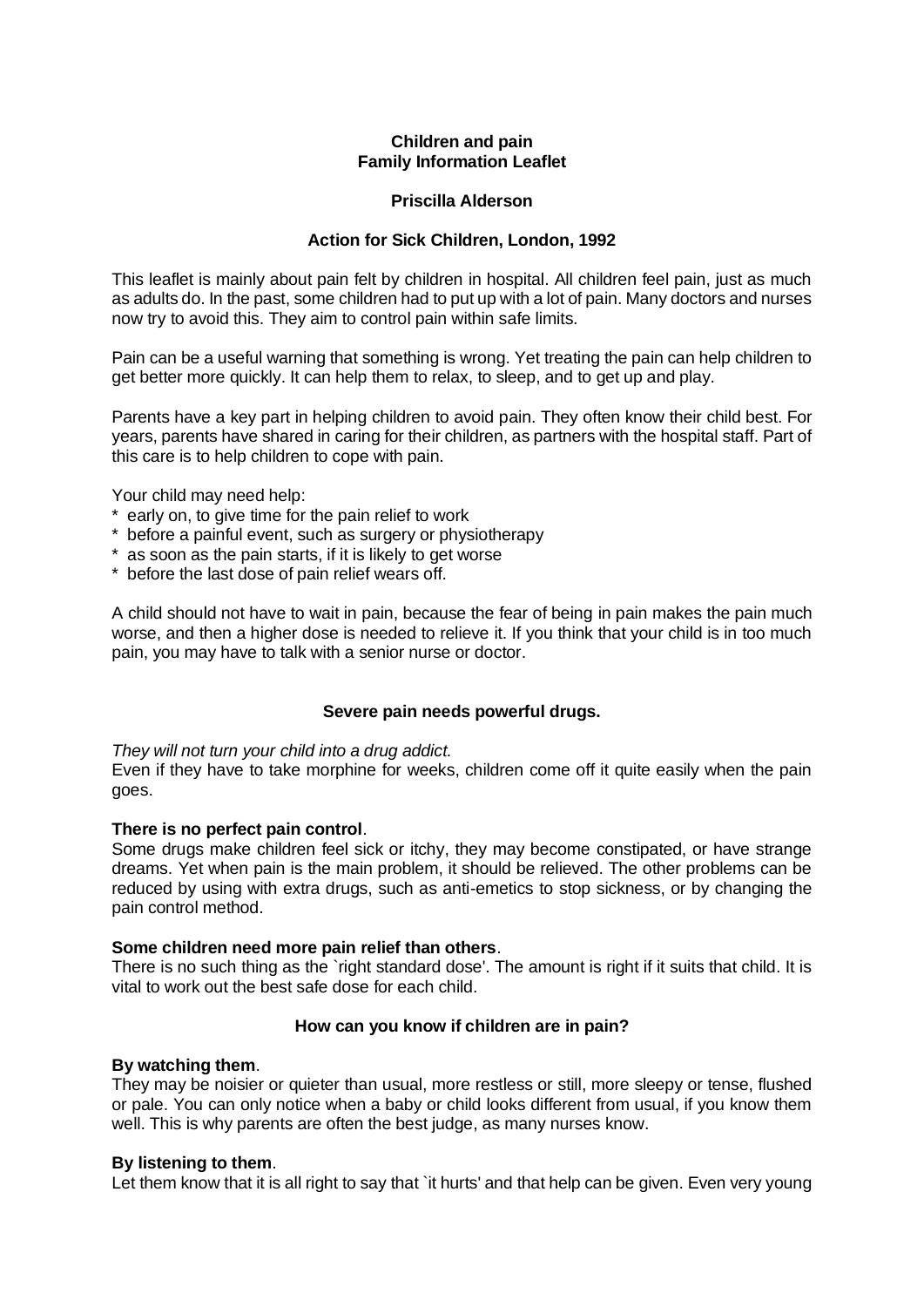children can use pain charts (see page x).

## **By checking that the main problem is pain**,

and not that your child is tired, afraid, sad and upset or uncomfortable.

### **Pain jargon**

**pain-relief drugs** - any pills, medicines, creams, sprays or suppositories that help to reduce pain **acute** - short-term **chronic** - long-term **analgesia** - pain relief **local anaesthesia** - loss of feeling to stop pain in part of the body, such as by a) **EMLA cream** - One hour or more after EMLA has been put onto the skin, it can dull or blot out the pain from needles. EMLA works for **IV** (into a vein) needles, but not for **IM** (into a muscle) or by b) **epidural** - a tiny tube fitted near to the spine, through which pain relief can slowly be fed. **general anaesthesia** - the child is unconscious and feels no pain **anaesthetist** - doctor who gives anaesthesia **anti-emetics** - drugs which stop the child feeling, and being, sick **to titrate** - change the drug dose to suit the level of pain

# **Pain control without drugs**

how parents, nurses and play specialists can help *These methods work best for mild pain, or around a short event like an injection.*

### **Comfort and support**

Pain is much worse when children are scared and tense and tired. Stroking and cuddling may make them feel a little better. Just being there helps. Most children want a parent to be with them during tests and treatment that may be painful. So do ask to stay if your child wants you to, and you can cope. Some children want to squeeze someone's hand while the pain lasts.

It helps people of any age to know that is does not matter if they cry or scream, or are angry or rude while they are in pain.

One child will want to watch the needle go in, and another will want to look away; they should have the choice.

A child may feel better after giving a teddy lots of injections, or making a toy crocodile bite all the toy doctors and nurses.

### **Explain**

Fear increases pain. The worst pain is fear of the unknown. So children need to know what to expect, and to be given choices and some control. They feel less upset if they are told honestly: when something is going to hurt

why they are having something painful done to them

that it is meant to help them not to punish them

that they are not being hurt because they have been naughty.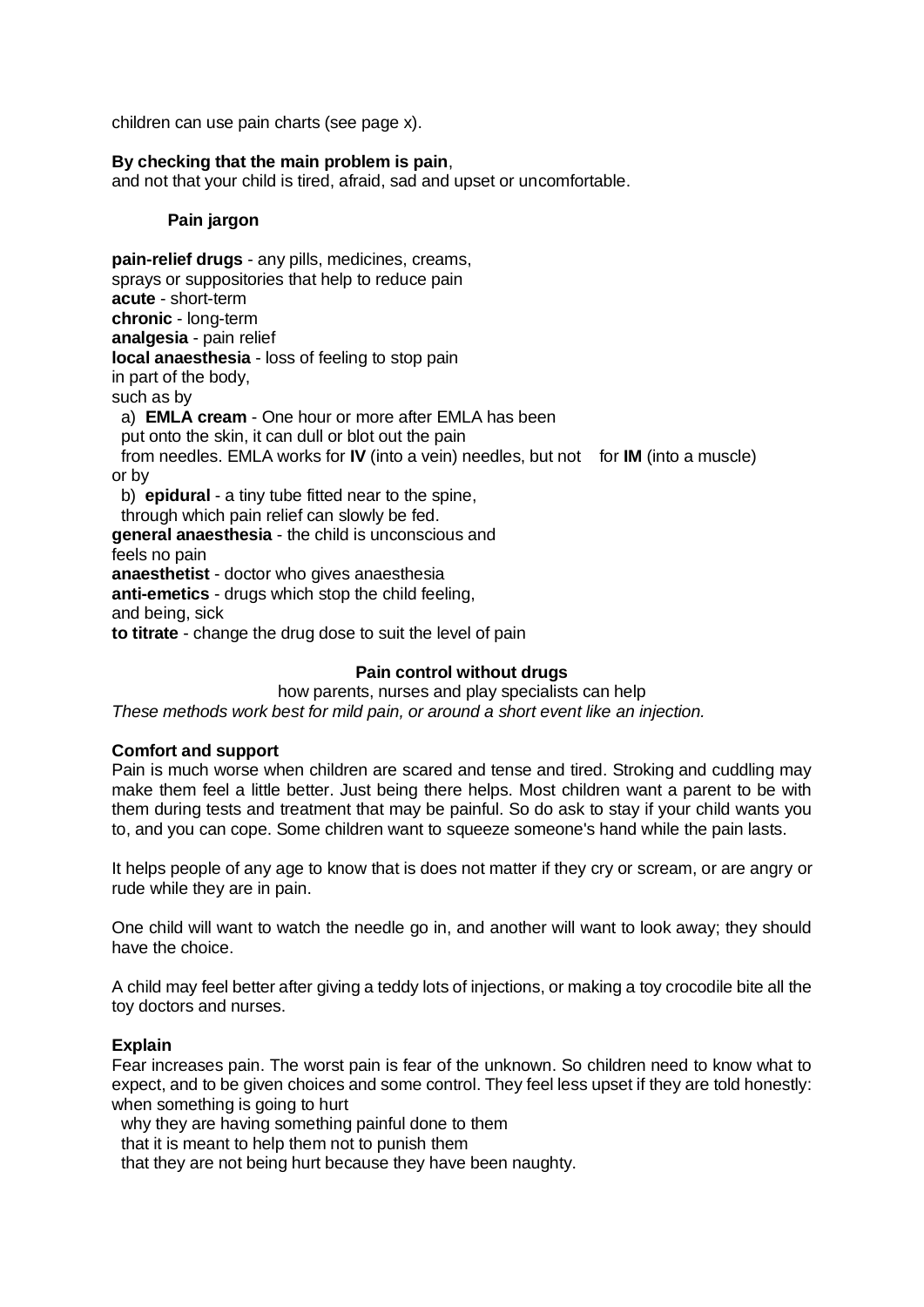Adults can learn what children need to know, if they help them to talk about their pain, and to draw or paint about how they feel. Puppets, toys and hospital play sets are useful.

### **Distract**

Stories, videos, cassettes and games, puppets or pop-up books, telling jokes or riddles may help children to feel less pain. The more you get the child to tell the story or work the puppets, the better. If the child has to have a needle, you could rub the other arm.

Deep breathing, slowly counting 4 breaths in and 4 breaths out, or blowing bubbles can soothe a child. Deep breathing can also help parents to keep calmer, and this is a very good way to calm the child.

#### **Use the child's imagination**

Many children can imagine helpful ideas. Before a blood test they can imagine slowly putting on a special long glove that blocks the pain. If they are feeling sick, they could think of finding a cooling drink which soothes their mouth right down to the stomach.

A child with eczema can imagine rolling in special snow. Someone with long-term pain might think of a switchboard, and of pulling the levers slowly down to a level that makes the pain bearable, like turning down a loud noise.

Some children learn to relax, shut their eyes and sleepily imagine walking slowly down ten steps. Then they open a door into a secret place. You could tell a story, helping your child to imagine the sights and colours, sounds and feelings.

The place might be the sea side where they go sailing or swimming, or a funfair, a hot air balloon, a scene from 'Neighbours', or a room at home - any place where they feel safe and happy, until they come back through the door and slowly up the steps again. The pain may not go away, but it does not seem so bad.

Many hospital staff are teaching children and parents these mind-over-body methods. There may be someone in your hospital who can help you to begin. These methods are used on their own, or with drugs.

### **Pain control with drugs**

#### **Examples of pain relief drugs**

For mild pain: Paracetamol Calpol Mild to moderate pain: Codeine Diclofenac Ibuprofen Indomethacin Naproxen Formulix Severe pain: Morphine Diamorphine Pethidin

A child who goes on being in pain may need to have a higher dose, or to take the drug more often, or to go onto a stronger drug, within safe limits. Valium is sometimes used with other drugs; it reduces anxiety but not pain and some children dislike it.

## **Ways of giving the drugs**

**A**. The easiest way is by mouth in pills or medicine if the child can, and will, eat and drink.

**B**. If not, the child will probably have a drip fixed into a vein. If the ward has the right kind of pump, drugs may be fed in painlessly through the drip. If there is not a drip, the child might have a Hickman line. This is a needle left in the skin, taped on so that it is not felt. Drugs can be given through the needle painlessly.

**C.** In a few hospitals, after some major operations, anaesthetists set up an epidural near the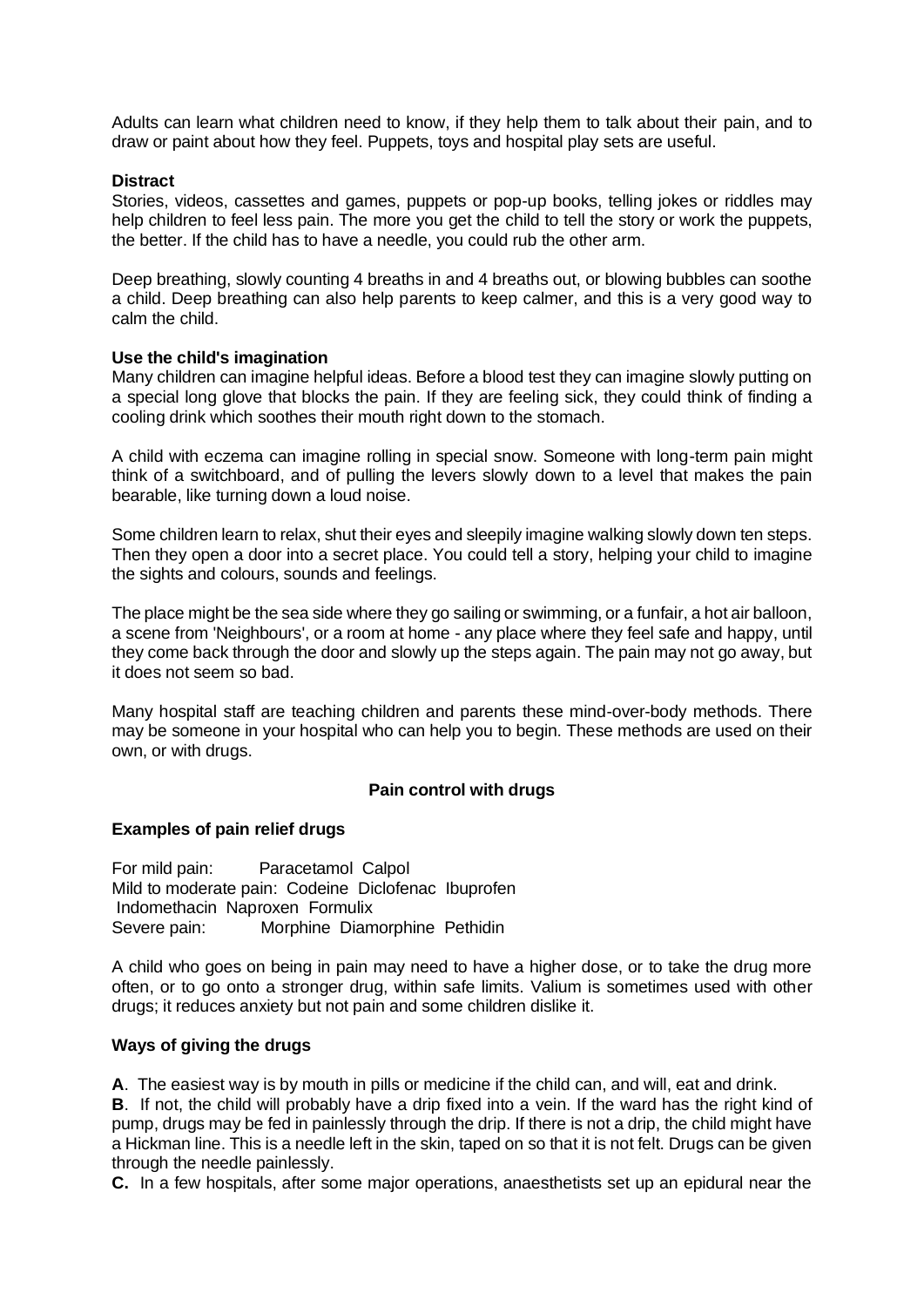spine. They may also give a nerve block before the child wakes up, an injection that dulls the pain for hours.

**D.** Some pain is relieved by creams, skin patches, suppositories and nose-sprays.

All these methods mean that children do not have to have pain-relief by injections. Some children's wards no longer use IM (into a muscle) injections, as so many children hate them. There are often delays before they are given, and a wait of an hour or more before they work.

When patients can decide when to take pain relief after surgery, at first they take it more often and in higher doses than nurses usually give. But later they take less than the usual amounts. Overall they need fewer drugs than other patients. They seem to feel less pain when they know that it can be treated quickly.

### **PCA - patient controlled analgesia**

For severe pain, PCA is very useful. This pain relief drip is timed to give a set dose very slowly. There is a small button or pump for patients to press when they want an extra dose, such as when they feel the pain coming on, before physiotherapy, or when a wound is dressed.

The extra dose works within about 15 to 20 minutes. The PCA is set to try to make sure that patients do not have too much or too little pain relief. They can give themselves a little extra when they choose, within a safe limit. Some children aged around five years can use PCA pumps.

#### (caption for picture)

*Analgesia can flow through a drip into the vein if there is a small pump to control the flow. PCA (patient controlled analgesia) pumps can be worked by the patients. The pumps can only be used in wards where there are enough nurses to keep a very close eye on the patient.*

### **Long-term pain**

This leaflet is mainly about pain during a short illness or after surgery. If there is long-term pain, doctors and nurses will probably be working with you and your child to control it. If not, perhaps you and your child could talk again with the doctors, using some of the points in this leaflet.

With long-term pain, keeping a pain diary can help to see: how much relief is needed the best times to take it the `triggers' which seem to start off the pain and how to avoid them.

Some children with a long-term problem are well most of the time, but have sudden attacks of pain, such as with sickle cell disease. (If they have pain, children with sickle cell disease should rest, keep warm, have plenty to drink, and take paracetamol. If the attack is severe the child may have to stay in hospital and have morphine. The hospital staff should give urgent treatment as soon as your child arrives. Your doctor should give you a card or letter, explaining what must be done, for you to show to the staff.)

### **Learning from children**

In some hospitals, great care is taken to listen to children and parents. As one doctor said, `The aim is to prevent pain from developing, by regular, continuous treatment. We make a best guess which may not be correct. If you or your child are not happy with the level of pain control, please tell someone so that it can be changed.'

In other hospitals, more could be done to help children in pain. Things do not change until people ask for change. So if your child is in pain, you will help other children as well as your own child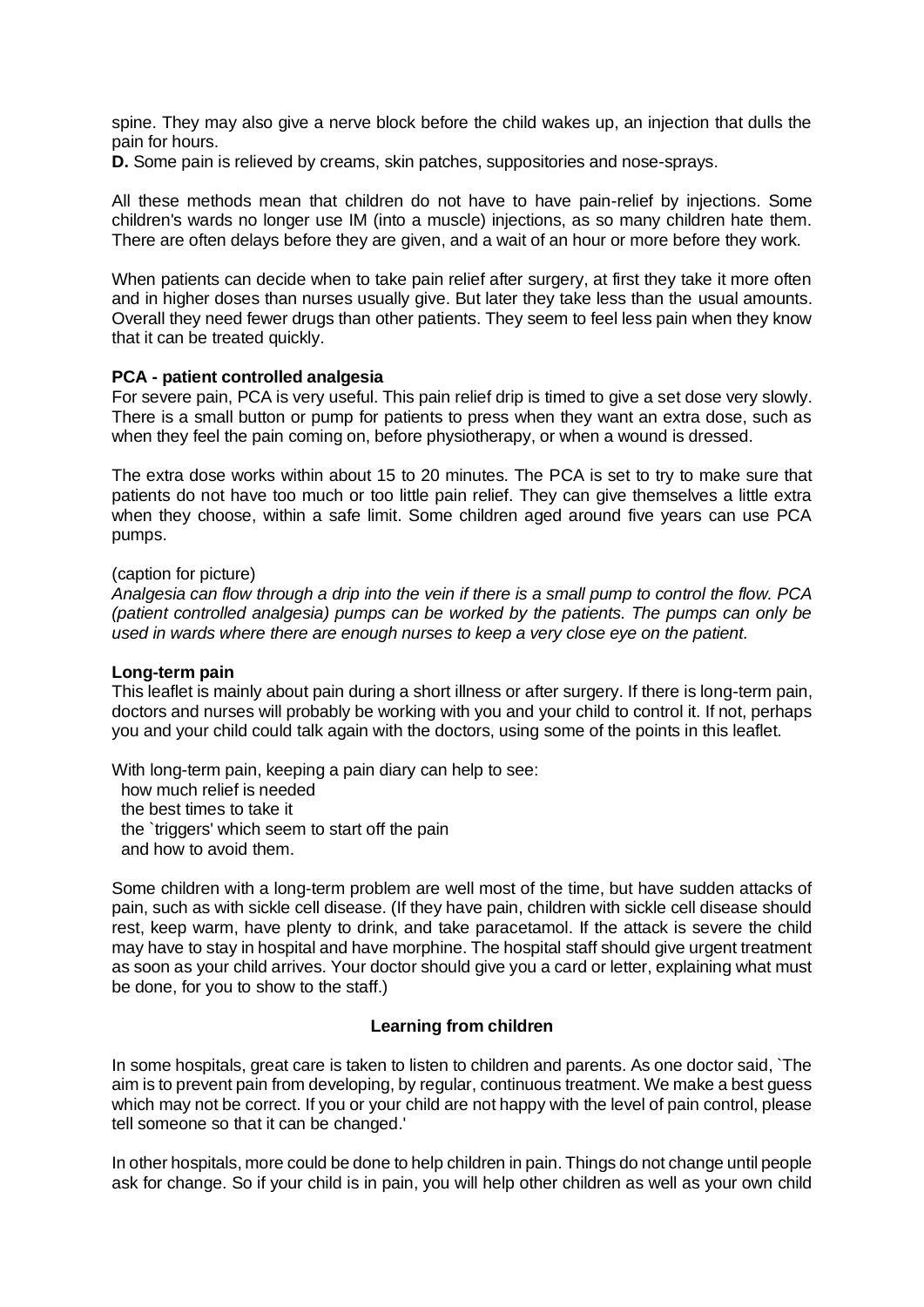when you ask for better pain control.

We are very grateful to all the children, parents, doctors and nurses who helped to write this leaflet, and to the Calouste Gulbenkian Foundation for sponsorship. (add Gulbenkian logo)